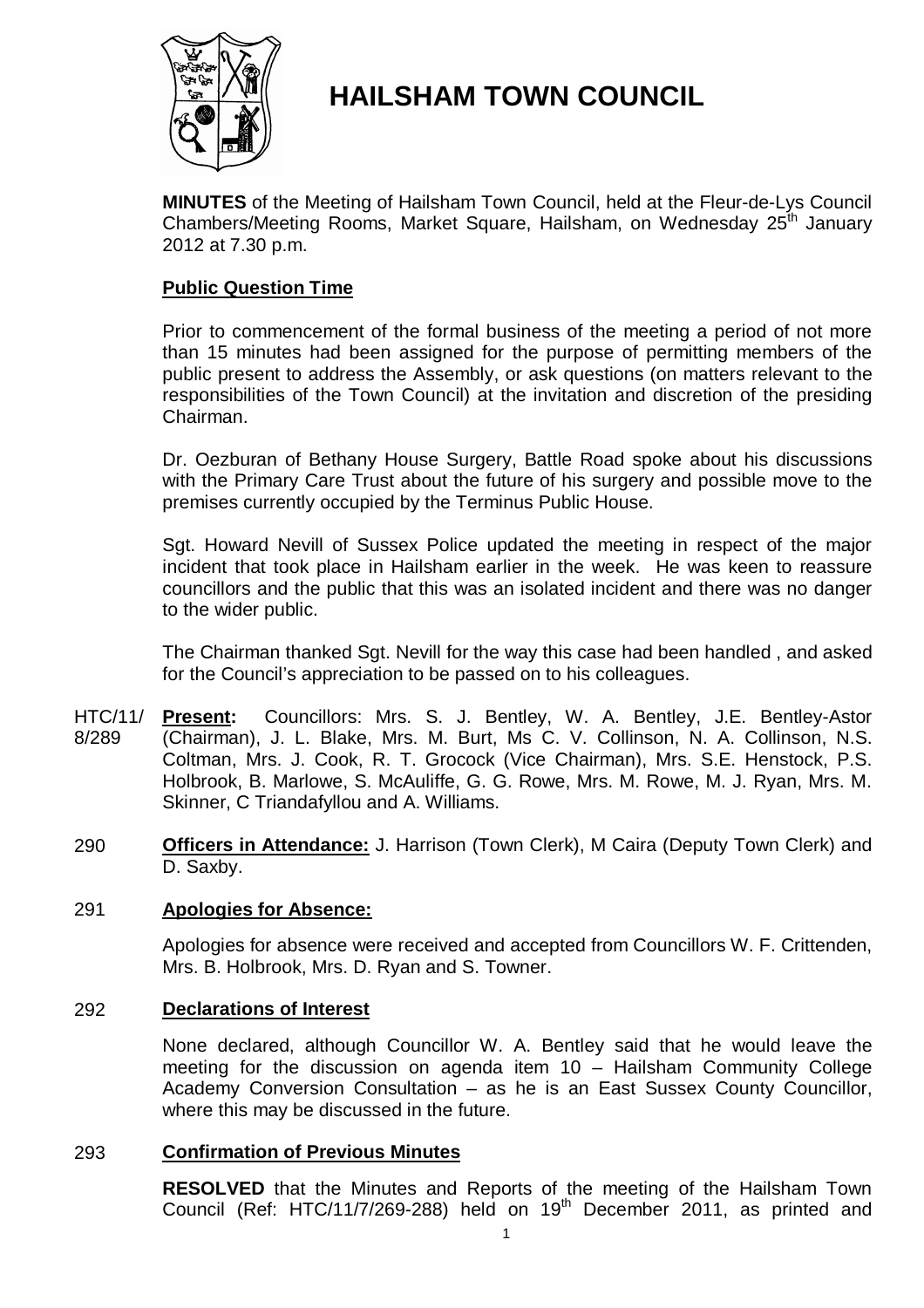circulated, may be taken as read, confirmed as a correct record, and signed by the Chairman.

# 294 **Matters Arising**

None.

# 295 **Committee and Panel Reports**

**RESOLVED**, after consideration in accordance with Standing Order 18(e), to receive the following reports of Committees, to approve and adopt the recommendations contained therein and the actions taken as reported therein**.**

**A.** Hailsham in Bloom Committee (meeting held on 9<sup>th</sup> January 2012) **B.** Planning and Development Committee(meetings held 20<sup>th</sup> December 2011 and  $10<sup>th</sup>$  January 2012)

- **C.** Business Development Committee (meeting held on 12<sup>th</sup> January 2012)
- **D.** Finance & Budget Oversight Committee (meeting held on 18<sup>th</sup> January 2012)
- **E.** Staff Administrative Panel (meeting held on 19<sup>th</sup> January 2012)
- **F.** Urgency Procedures Committee (meeting held on 19<sup>th</sup> January 2012)

Finance and Budget Committee

#### 296 Minute 84 – Street Lighting

Councillor Triandafyllou stated that East Sussex County Council was planning to install dimmers on all their street lights, including those in Hailsham. The Finance and Budget Oversight Committee had recommended reviewing Hailsham Town Council street lights – some 530 – with a view to fitting dimming controls to them. The cost of this would be about £25 per light and it would take just over two years to reimburse this outlay through savings in electricity costs.

No change to minute recommendation.

# **Community Policing**

#### 297 **Priorities**

Councillor Williams reported that Councillor W. Bentley and he would be going on a walkabout with the Police on  $2^{nd}$  February. Members were invited to submit priorities for their wards.

# **Accounts and Audit**

#### 298.1 Precept 2012-2013

Councillor Coltman presented the updated draft precept for 2012/13 as circulated with the agenda and as Appendix HTC/11/8/298A to these minutes.

Discussion ensued.

298.2 **RESOLVED** that Wealden District Council is requisitioned for a precept of £841.100.00 for the financial year 2012/2013.

# Fraudulent Access/Hacking Into Hailsham Town Council Telephone System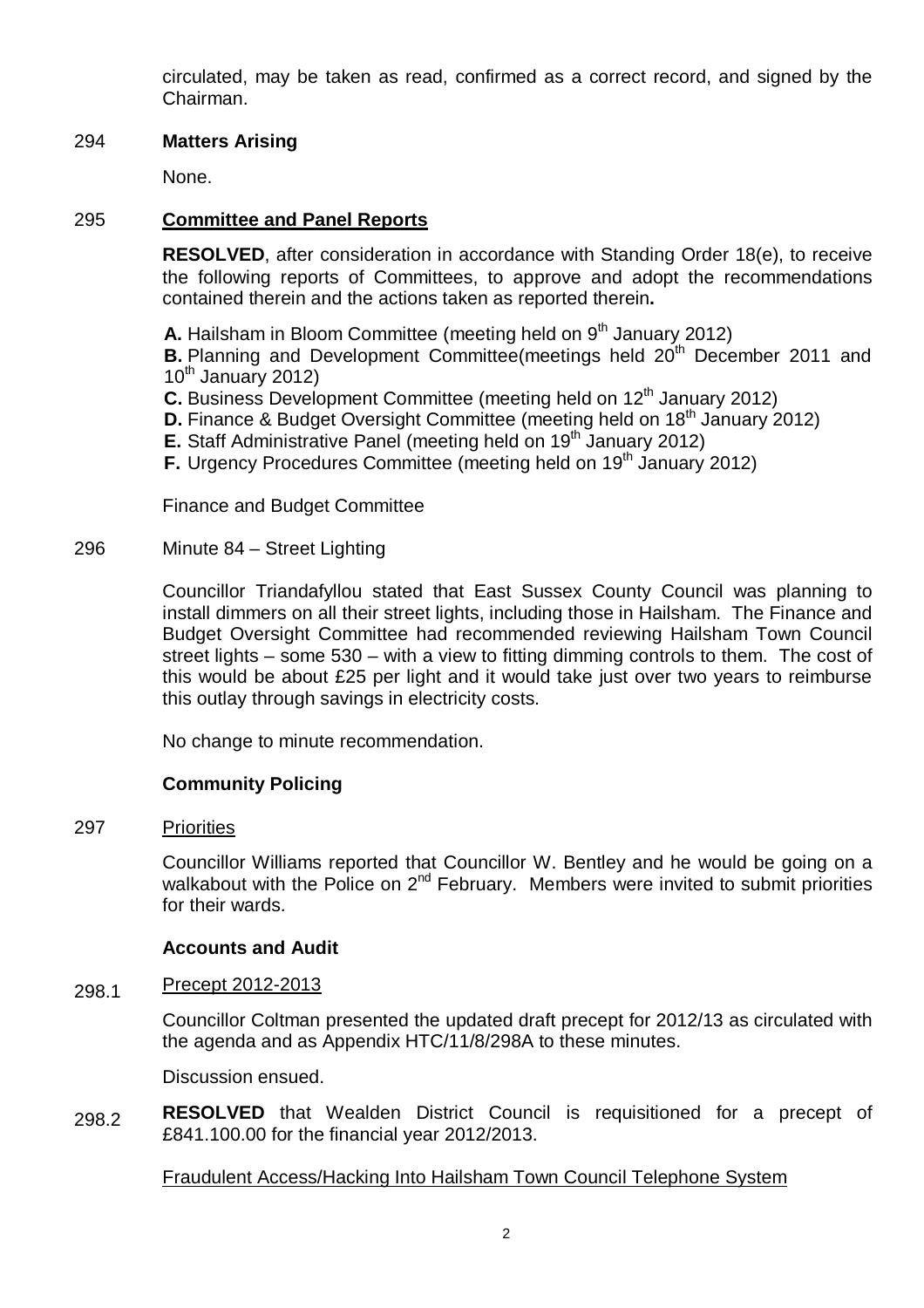299.1 The Town Clerk reported that the Council's telephone system had been "hacked" into and that it may be liable for £6,000 - £7,500 of fraudulent calls. The Town Clerk also confirmed that the contract with Digiquip clearly stated that the Council was responsible and that it is not insured for this occurrence.

Full details of the incident and costs were yet to be provided by Digiquip.

299.2 **RESOLVED** to refer this matter to OFCOM.

# **Local Healthcare Provision**

- 300.1 Councillors Mrs S. J. Bentley (Chairman), J. L. Blake, Mrs M. Burt, N. Collinson, P. Holbrook, S. McAuliffe and M. Ryan all left the meeting as they are members of the Planning and Development Committee.
- 300.2 The meeting was adjourned for five minutes following discussion on the requirement for those who left the meeting to do so.

On members returning to the meeting the following resolution was made:

300.3 **RESOLVED** that Councillors Mrs. S. J. Bentley and W. Bentley be the representatives from Hailsham Town Council in future talks with the Primary Care Trust. And that the Chairman write inviting the PCT and other stakeholders to a closed meeting to discuss healthcare provision.

# **Quality Bus Partnership**

- 301.1 Councillor Marlowe reported that East Sussex County Council and Stagecoach were unhappy with the word "Partnership".
- 301.2 **RESOLVED** to rename the group Hailsham Bus Alliance.

# **Closed Churchyards**

- 302.1 Councillors Mrs. S. J. Bentley, N. Collinson, N. Coltman, B. Marlowe and C. Triandafyllou declared prejudicial interests as they were all Wealden District Councillors.
- 302.2 **RESOLVED** to note the Wealden District Council decision in respect of closed churchyards and notify them that Hailsham Town Council withdraw its offer to negotiate taking on the maintenance of the closed St. Mary's Churchyard, as attached to the agenda, and as Appendix HTC/11/8/302A to these minutes.

# **Hailsham Community College Academy Conversion Consultation**

303.1 Councillor W. Bentley left the meeting for the duration of the discussion on this agenda item.

Much discussion ensued.

303.2 **RESOLVED** to set up a working group comprising Councillors Ms C. Collinson, N. Coltman and M. Ryan to formulate a response to the consultation; and to be wound up by 9<sup>th</sup> February 2012.